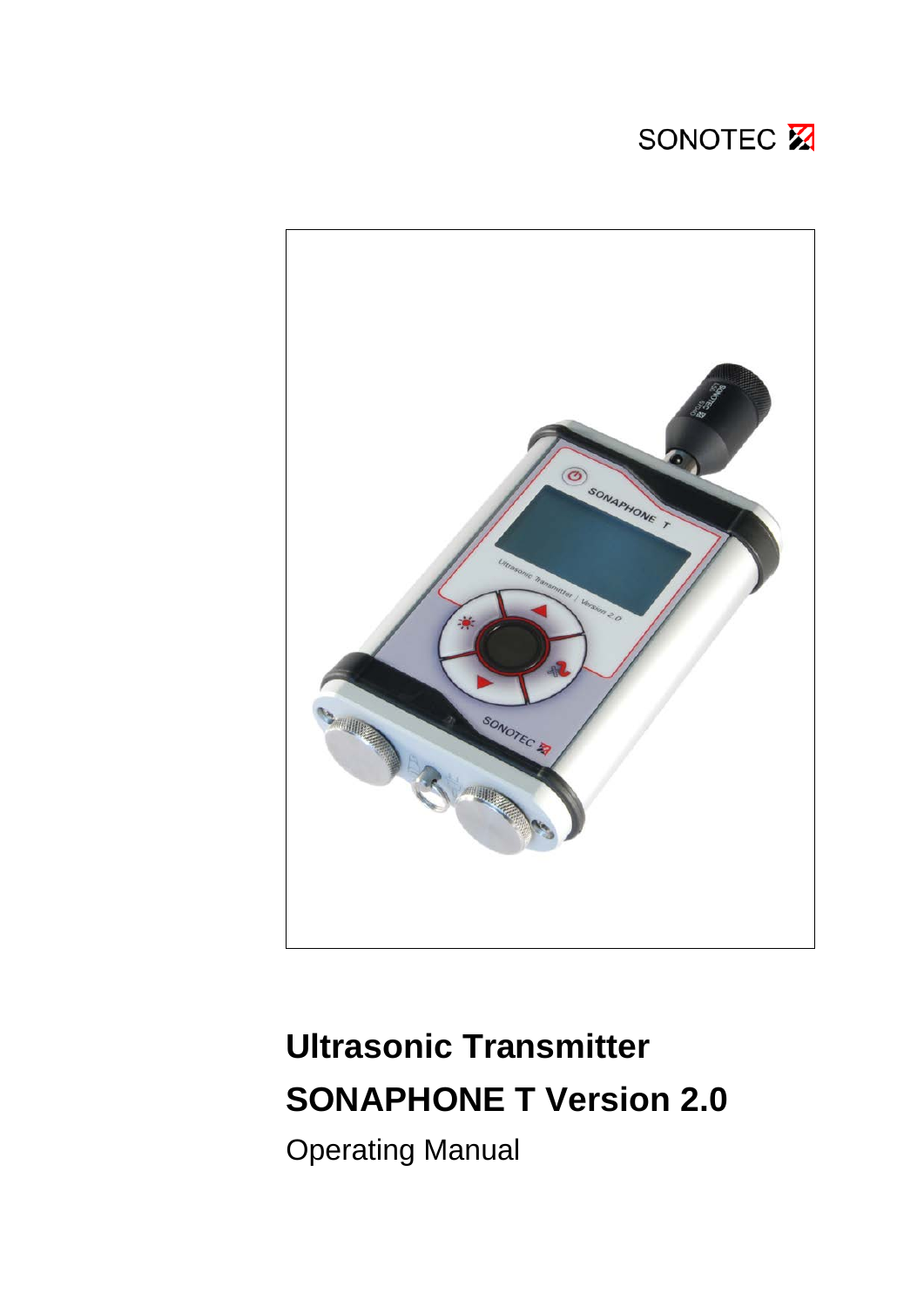| Manufacturer: | SONOTEC Ultraschallsensorik Halle GmbH |
|---------------|----------------------------------------|
| Model:        | Ultrasonic transmitter                 |
| Type:         | SONAPHONE T                            |
|               | Version 2.0                            |

SONOTEC Ultraschallsensorik Halle GmbH Nauendorfer Straße 2 D - 06112 Halle (Saale)

| Phone:    | +49 (0) 345 133 17-0  |
|-----------|-----------------------|
| Fax:      | +49 (0) 345 133 17-99 |
| E-mail:   | sonotec@sonotec.de    |
| Internet: | www.sonotec.de        |

© 2013 SONOTEC Ultraschallsensorik Halle GmbH All rights reserved

The content of this manual is the property of SONOTEC Ultraschallsensorik Halle GmbH and is protected by copyright. Duplication and distribution in any form, particularly reprinting, photographic, mechanical or electronic reproduction, or in the form of storage in data processing systems or data networks, is prohibited without the consent of the copyright holder.

Version: 2 Revised: 2013-05-02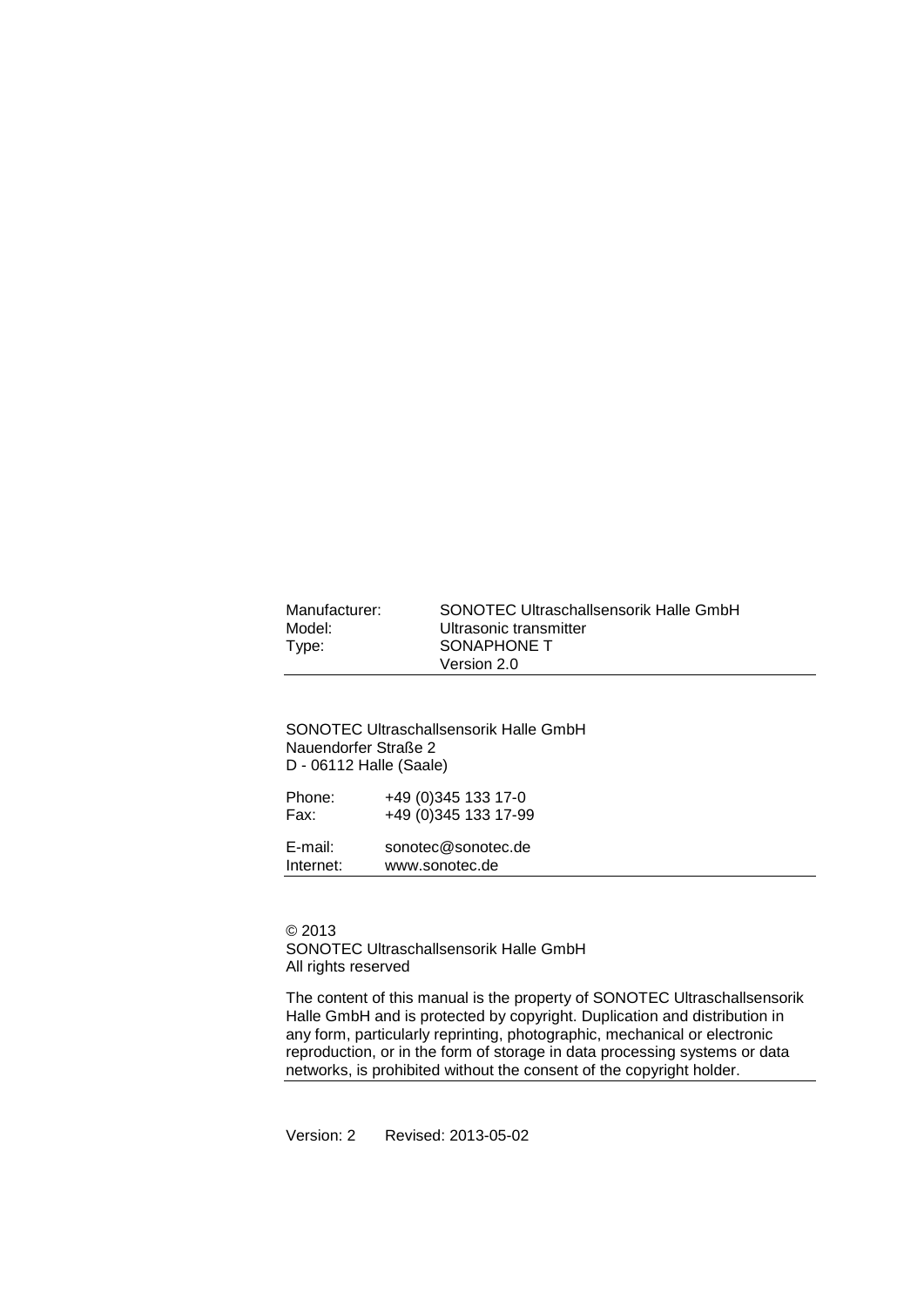# **Contents**

| $\mathbf 1$  |     |    |  |
|--------------|-----|----|--|
|              | 1.1 |    |  |
|              | 1.2 |    |  |
| $\mathbf{2}$ |     |    |  |
|              | 2.1 |    |  |
|              | 2.2 |    |  |
| $\mathbf{3}$ |     |    |  |
|              | 3.1 |    |  |
|              | 3.2 |    |  |
|              | 3.3 |    |  |
|              | 3.4 |    |  |
|              | 3.5 |    |  |
|              | 3.6 |    |  |
| 4            |     |    |  |
|              | 4.1 |    |  |
|              | 4.2 |    |  |
|              | 4.3 |    |  |
|              | 4.4 |    |  |
| 5            |     |    |  |
|              | 5.1 |    |  |
|              | 5.2 |    |  |
|              | 5.3 |    |  |
|              | 5.4 | 12 |  |
|              | 5.5 |    |  |
| 6            |     |    |  |
| 7            |     |    |  |
| 8            |     |    |  |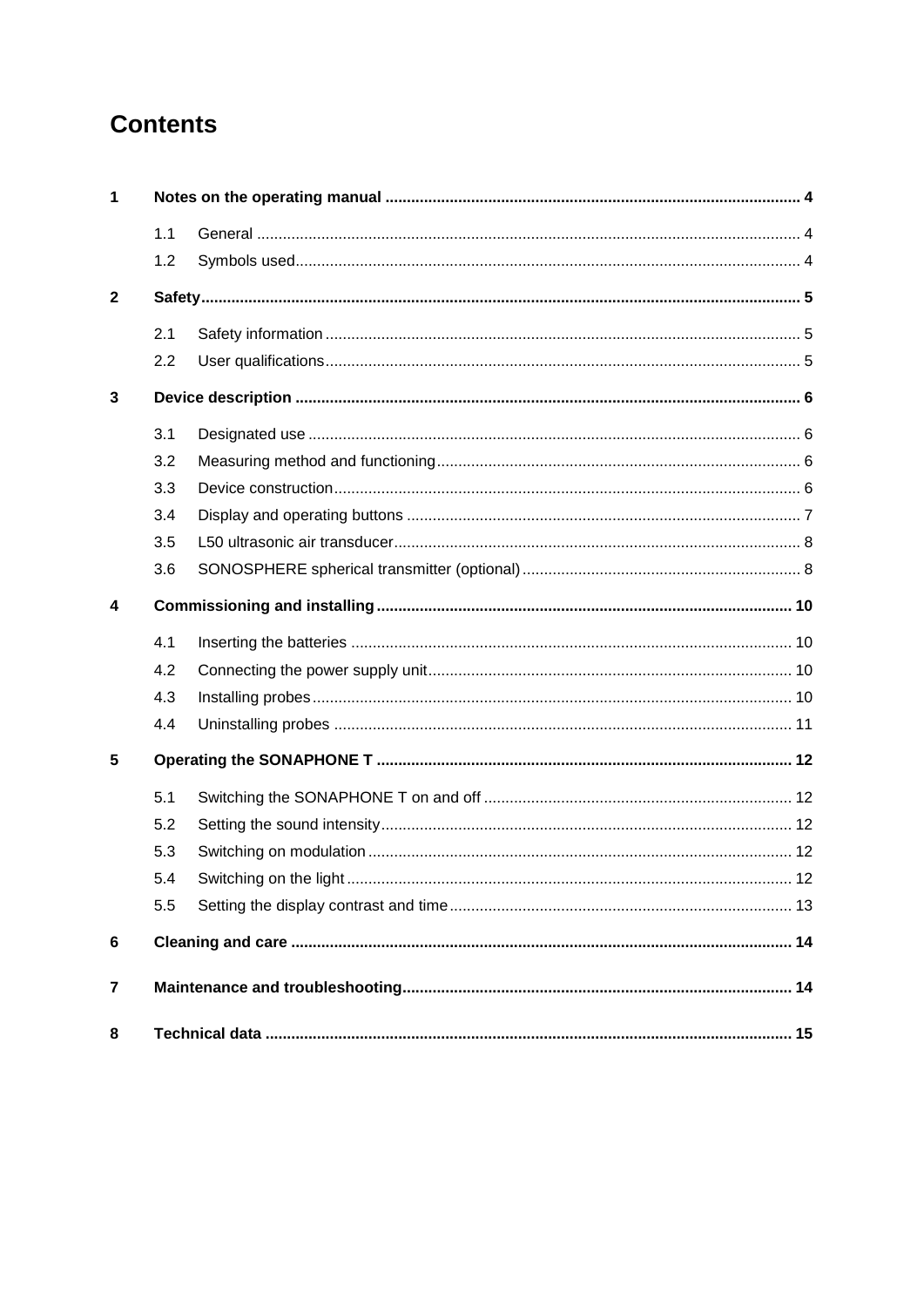#### <span id="page-3-1"></span><span id="page-3-0"></span>**1 Notes on the operating manual**

#### **1.1 General**

Thank you for choosing the SONAPHONE T.

This manual forms part of the SONAPHONE T and should therefore be stored in its immediate vicinity where it can be accessed by all operators at any time. It contains all the information needed to ensure proper and efficient use, along with all the instructions to ensure safe operation of the SONAPHONE T.

#### **1.2 Symbols used**

Hazards or special information can be indicated in the following ways:

<span id="page-3-2"></span>



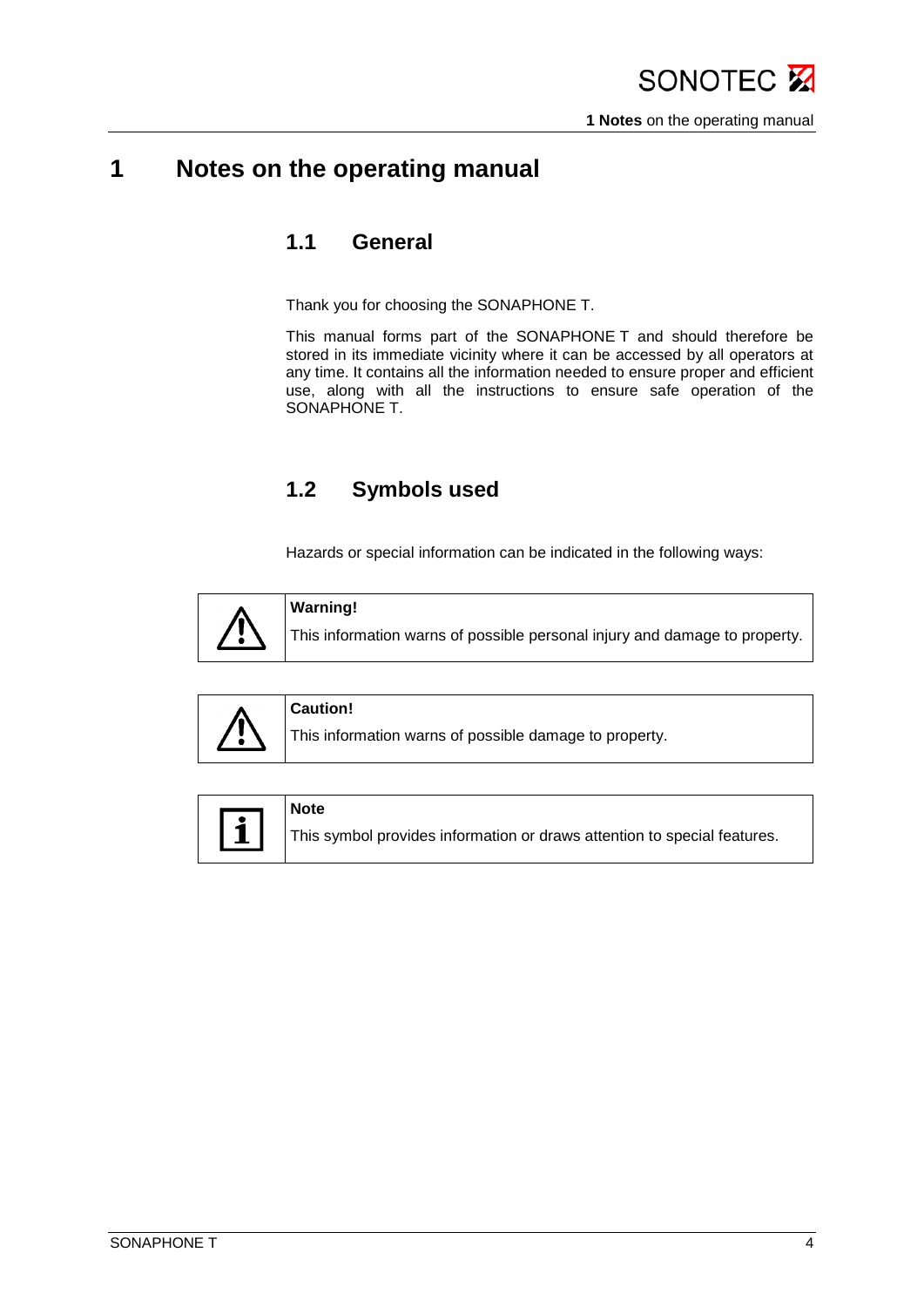

#### <span id="page-4-1"></span><span id="page-4-0"></span>**2 Safety**

#### **2.1 Safety information**

The SONAPHONE T is a state of the art product that complies with all applicable safety regulations. The manufacturer has taken every possible action to guarantee safe operation. The user must ensure that safe use is not impaired. The device is factory tested and was delivered in a safe operating condition.



#### **Warning!**

Incorrect operation and use of the SONAPHONE T ultrasonic transmitter and its accessories can present a hazard for the user.

- The SONAPHONE T may only be operated with power sources in the operating voltage range specified in the technical data.
- Operation and storage of the SONAPHONE T outside the temperature ranges specified in the technical data is not permitted.
- The SONAPHONE T may not be immersed.
- The SONAPHONE T may only be exposed to a minimal risk of mechanical hazard. If there is visible damage, the SONAPHONE T must be taken out of operation immediately.
- It is not permitted to open the SONAPHONE T or accessories or to undertake repair work on them without authorisation. This may only be carried out by the manufacturer.

#### **2.2 User qualifications**

<span id="page-4-2"></span>

#### **Warning!**

The SONAPHONE T ultrasonic transmitter may only be installed and operated by users who have read and understood the entire operating manual.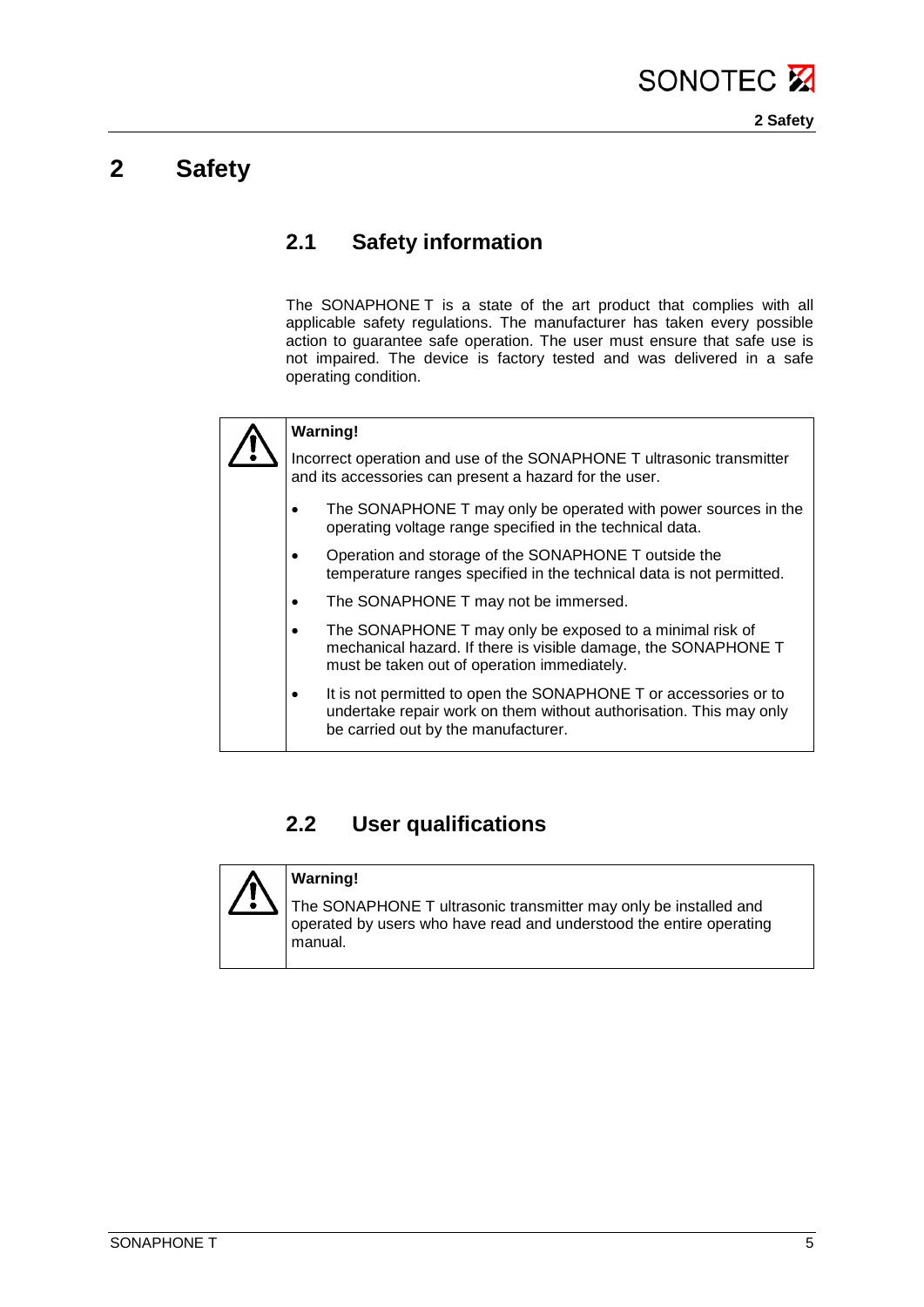

#### <span id="page-5-1"></span><span id="page-5-0"></span>**3 Device description**

#### **3.1 Designated use**

The SONAPHONE T is a special ultrasonic transmitter and serves as an auxiliary device for ultrasonic detectors in the SONAPHONE series for leak testing. The device provides detection of seal failures in windows, doors, cabins, climatic cabinets, vehicles or containers, which have sealing surfaces or rubber profile seals.

#### <span id="page-5-2"></span>**3.2 Measuring method and functioning**

The SONAPHONE T transmits high-frequency signals in the ultrasonic range. If you place the ultrasonic transmitter for leak detection in a closed system, the ultrasonic signals escape via leaks in the system and can be identified there using an ultrasonic detector in the SONAPHONE series. Modulation of the signal is used in cases where it is expected that background noise will interfere with the sounds being analysed. The sound intensity can be set individually, so that both small and large leaks can be located.

#### <span id="page-5-3"></span>**3.3 Device construction**



Figure 1: SONAPHONE T ultrasonic transmitter

| Item number | <b>Function</b>                  |
|-------------|----------------------------------|
|             | Slot for ultrasonic probes       |
| 2           | Display and operating buttons    |
| l 3         | Connection for power supply unit |
|             | Battery compartment              |

Table 1: SONAPHONE T device elements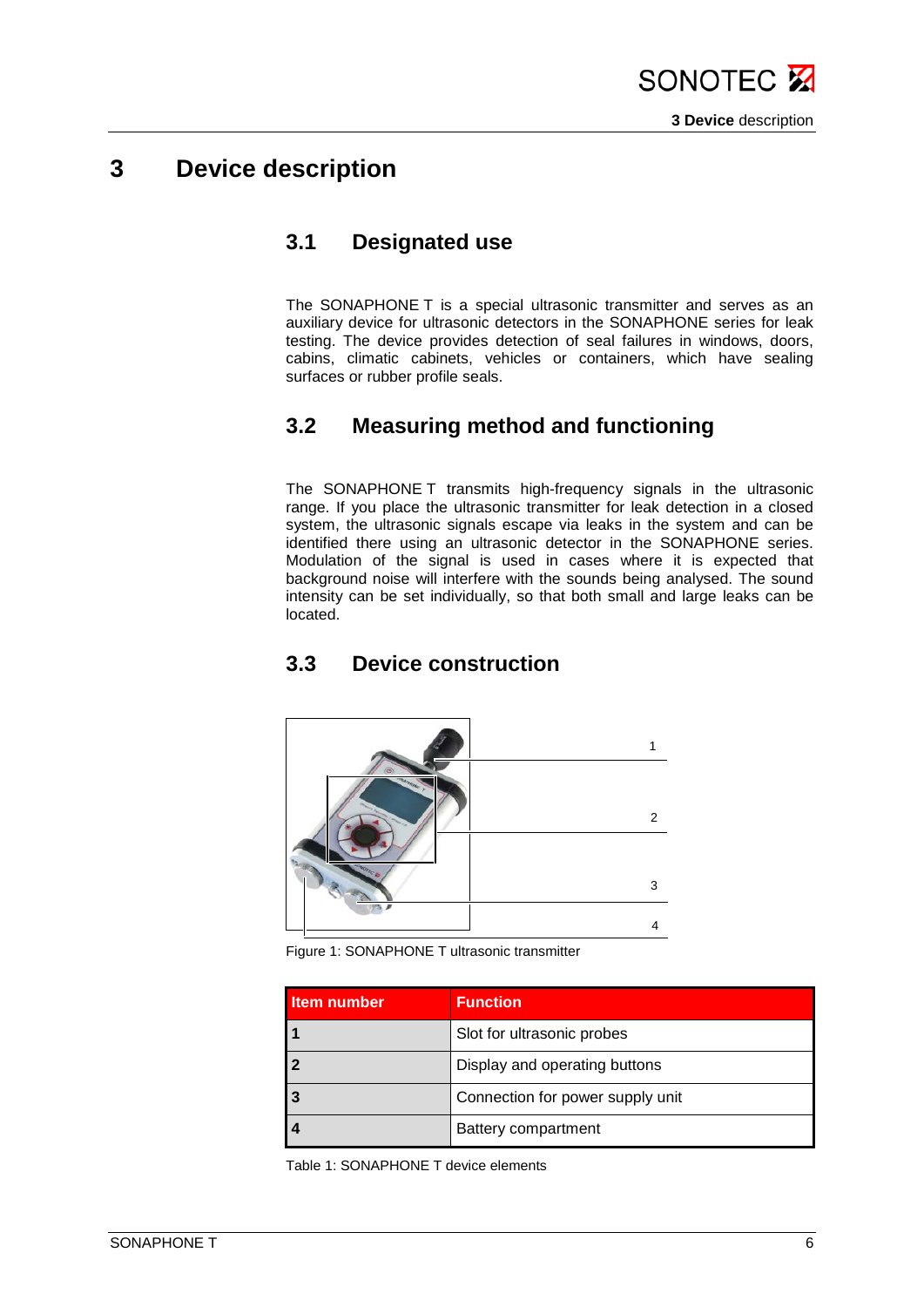

## <span id="page-6-0"></span>**3.4 Display and operating buttons**

Description of the display elements:



Figure 2: Display

|   | <b>Function/view on the display</b>                          |
|---|--------------------------------------------------------------|
|   | Device: On/Off button $\circledcirc$ .                       |
| 2 | Signal type view: Modulation On $\sqrt{2}$ or Off $\sqrt{2}$ |
| 3 | View of the current sound intensity                          |
|   | Battery status view                                          |
| 5 | Function of the enter key in the menu                        |

Table 2: Description of the display elements

Description of the operating buttons:



Figure 3: Operating buttons

|   | <b>Function</b>                                                               |
|---|-------------------------------------------------------------------------------|
|   | Settings in the menu:<br>Increase $\bigtriangleup$ or decrease $\nabla$ value |
| 2 | Modulation: On/Off                                                            |
| 3 | Enter key: Switch to menu or confirm value                                    |
|   | Light: On/Off <sup>[※]</sup>                                                  |

Table 3: Description of the operating buttons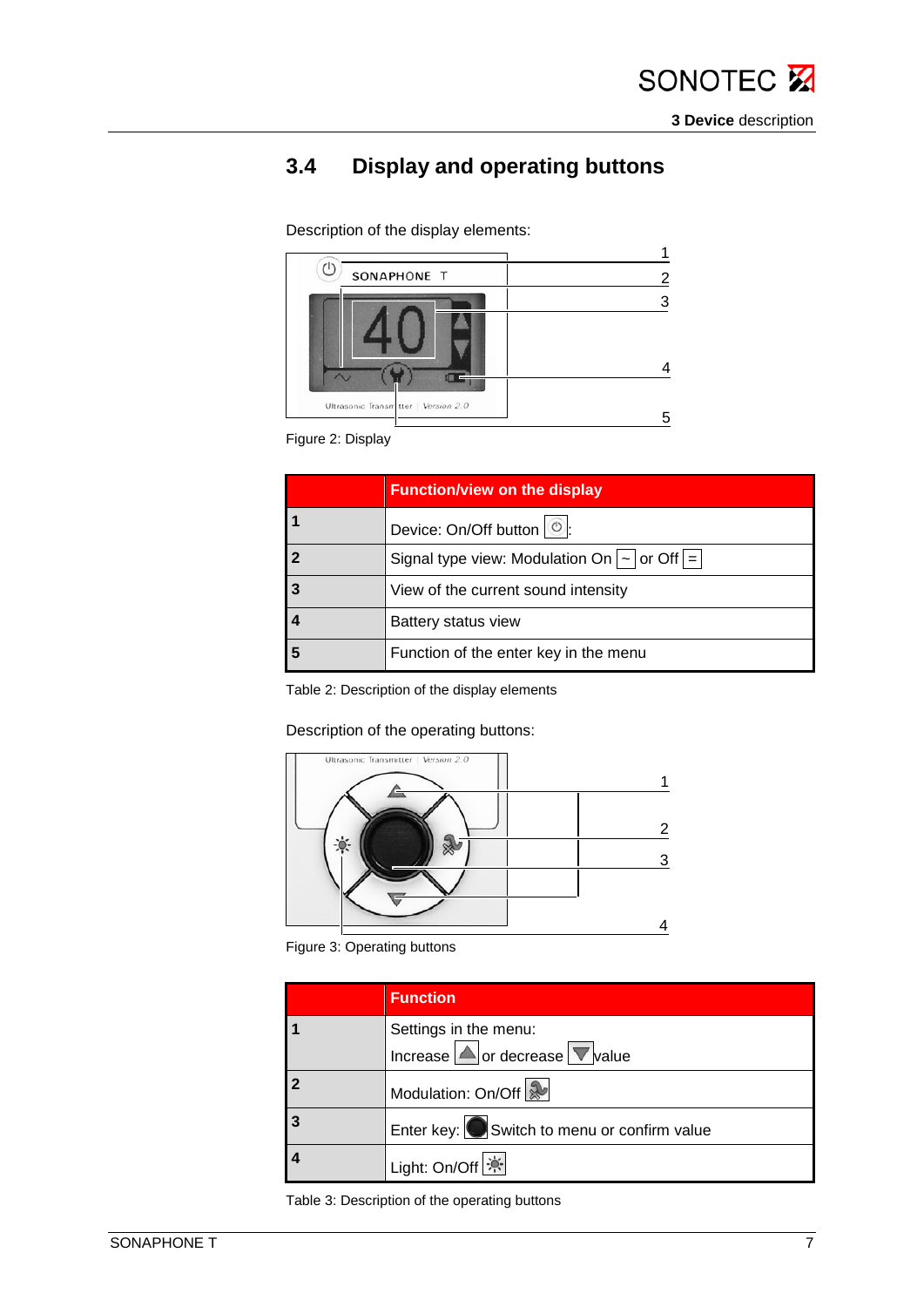

**3 Device** description

<span id="page-7-0"></span>

#### **3.5 L50 ultrasonic air transducer**

Figure 4: L50 airborne sound probe and extension

| <b>Function</b>      |
|----------------------|
| Button for unlocking |
| Connector            |
| Extension (optional) |

<span id="page-7-1"></span>Table 4: Elements of the airborne sound probe

#### **3.6 SONOSPHERE spherical transmitter (optional)**

The SONOSPHERE spherical transmitter is used to test large and contorted areas. Depending on requirements, it can be used as a semi-sphere with 7 transmitters or as a full sphere with 14 transmitters.



Figure 5: SONOSPHERE spherical transmitter

|      | <b>Function</b>                                          |  |
|------|----------------------------------------------------------|--|
|      | Connecting cable                                         |  |
|      | Plug-in connector for the sphere halves                  |  |
| 3, 4 | Fixing: with suction cup, magnet or stand (without fig.) |  |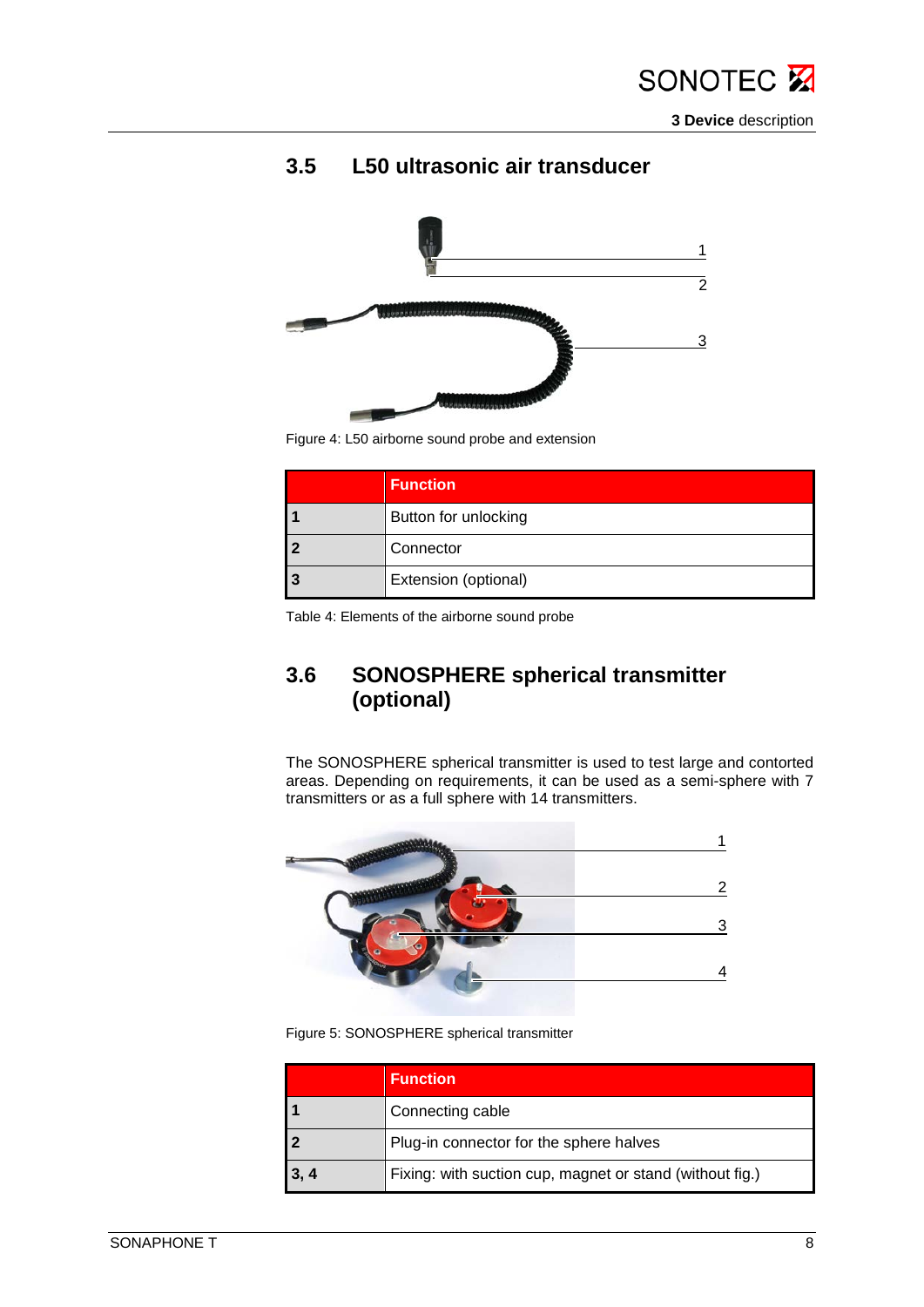

**3 Device** description

Table 5: Elements of the spherical transmitter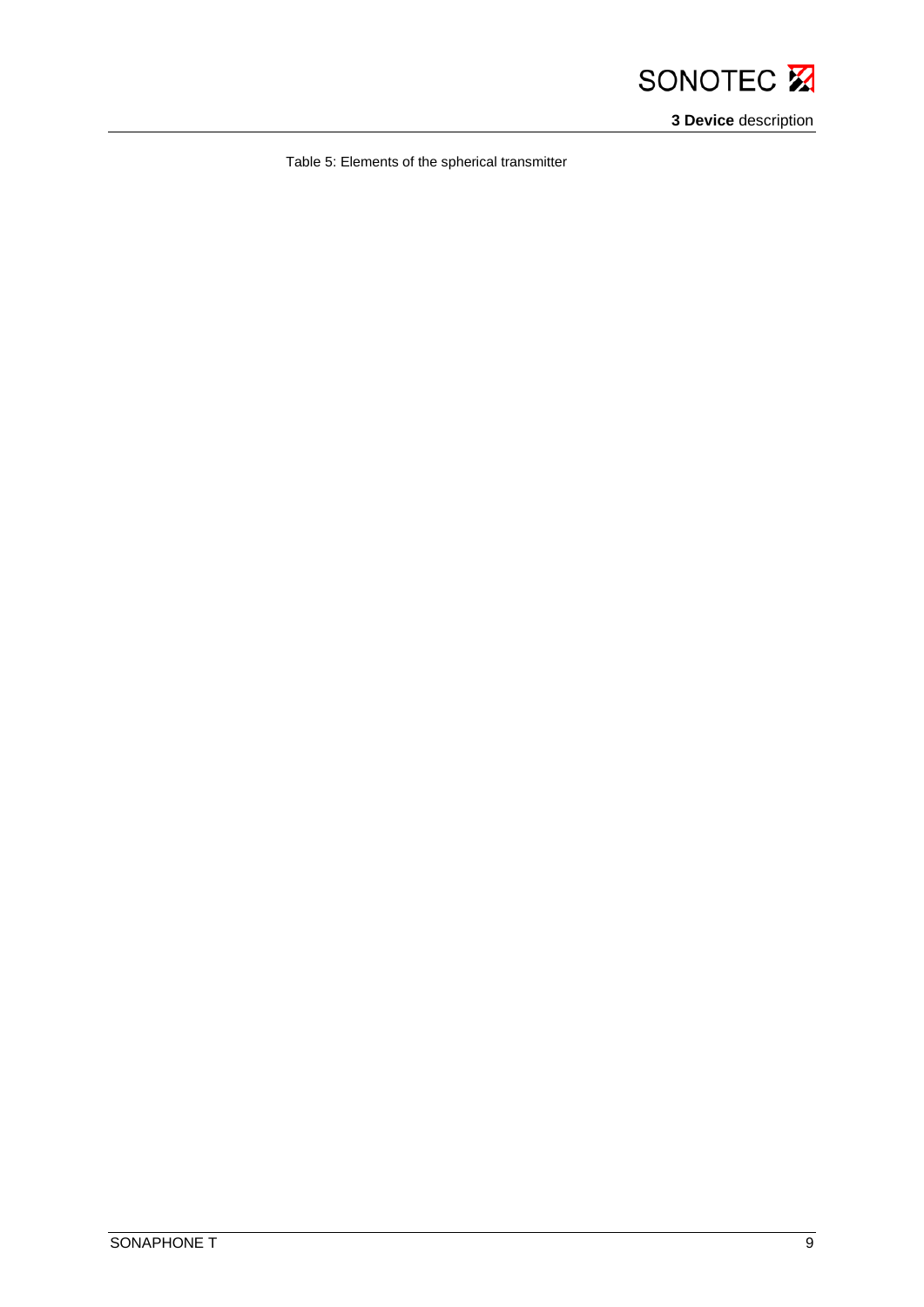## <span id="page-9-1"></span><span id="page-9-0"></span>**4 Commissioning and installing**

#### **4.1 Inserting the batteries**



**Caution!**

Make sure you install the batteries in the correct position. The device may be damaged if they are not properly fitted.

The correct position for installing the batteries is shown on the device.

 $\Rightarrow$  Unscrew the battery compartment cover.

 $\Rightarrow$  lnsert the batteries into the battery compartment according to the illustration on the bottom of the device.

 $\%$  When the device is operational, the battery (1.5 V) status is shown on the display.

Appropriate accumulators can also be used to operate the device. The charge status for the accumulators (1.2 V) is then shown approximately.

#### <span id="page-9-2"></span>**4.2 Connecting the power supply unit**

The power supply unit has no charging function.

- $\Rightarrow$  Unscrew the protective cover for the power supply connection.
- $\Rightarrow$  Connect the power supply unit.

 $\%$  The device recognises the connection of the power supply unit – even when it is operating – and automatically switches over to mains power operation.

#### **4.3 Installing probes**

<span id="page-9-3"></span>

#### **Caution!**

Make sure the probe connector is in the correct position. The device and the probe may be damaged during installation.

The slot for probes is provided with a notch which indicates the correct position for insertion.

 $\Rightarrow$  Install the required probe in the specified position. You must feel the connector click into place.

 $\%$  The probe is installed and ready to use.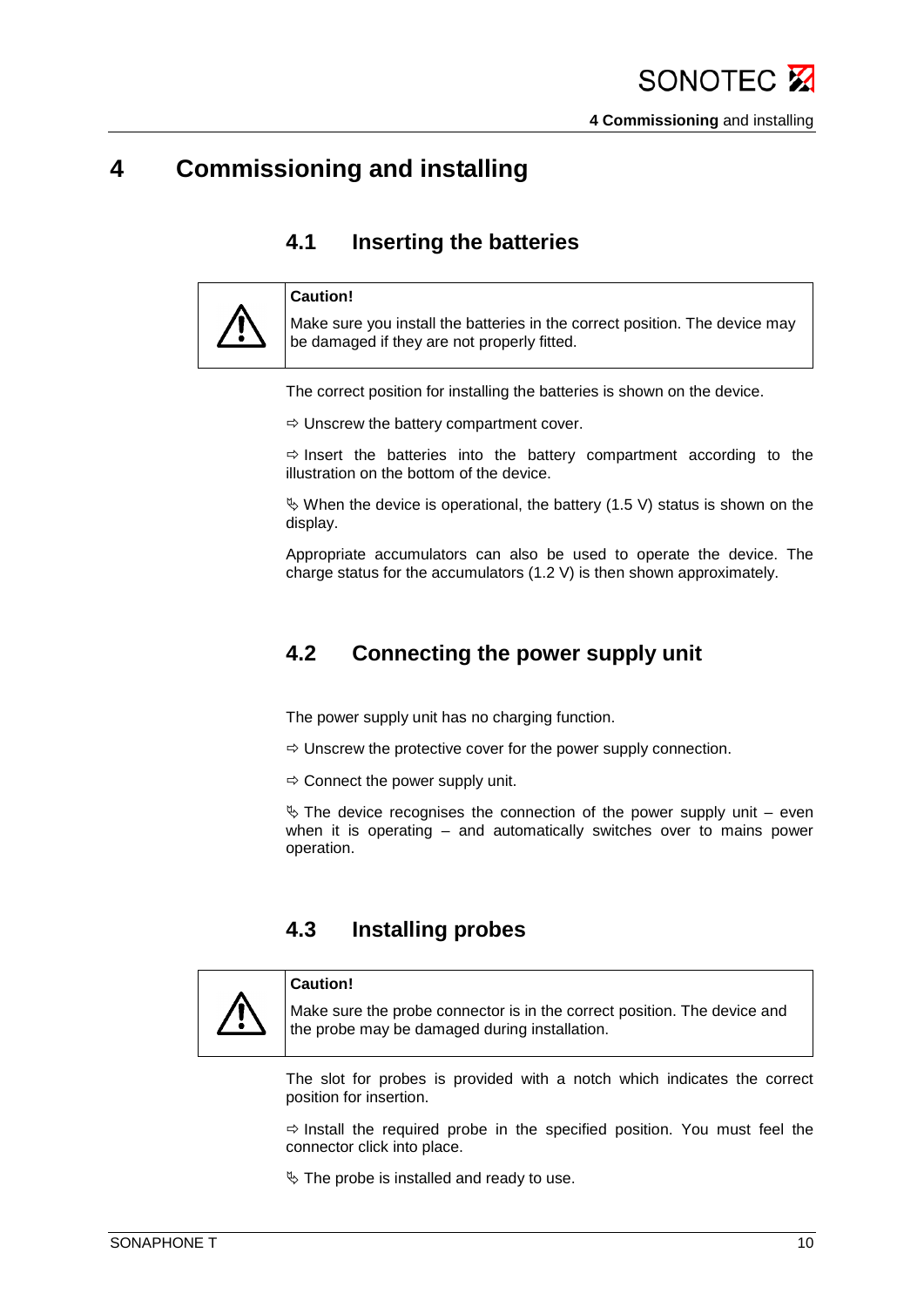# <span id="page-10-0"></span>**4.4 Uninstalling probes**

- $\Rightarrow$  Press the button to unlock the connector.
- $\Rightarrow$  Pull the probe carefully and straight to remove it from the slot.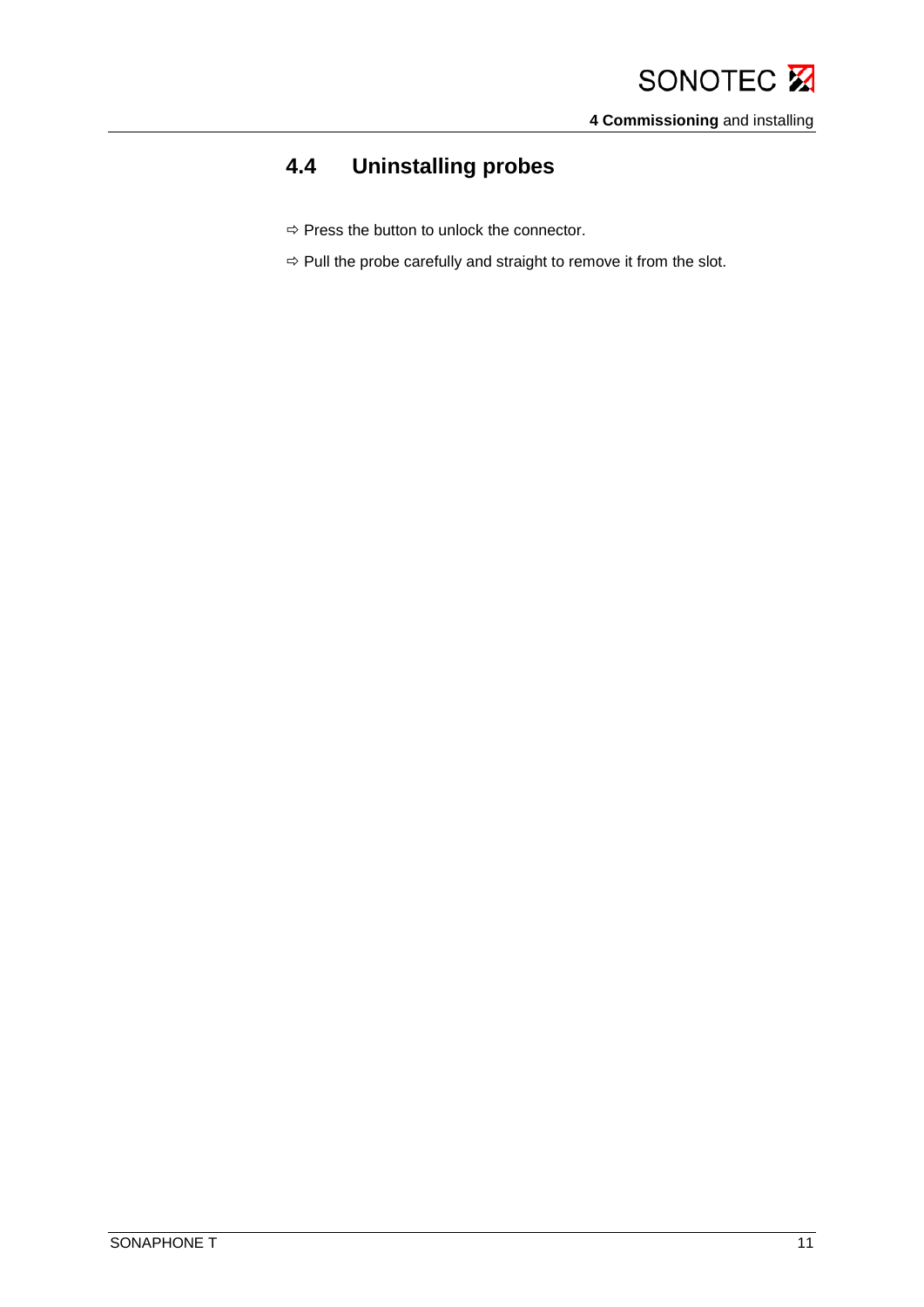## <span id="page-11-1"></span><span id="page-11-0"></span>**5 Operating the SONAPHONE T**

#### **5.1 Switching the SONAPHONE T on and off**

 $\Rightarrow$  Switch the device on or off by pressing the On/Off  $\circledcirc$  button.

 $\&$  The screen shows the device name and version number for a short time. The device is ready to use and during operation displays the current sound intensity.

#### <span id="page-11-2"></span>**5.2 Setting the sound intensity**

The sound intensity can be varied between 0 and 120 in regular steps of 5. 40 is the standard setting.

 $\Rightarrow$  Press the arrow buttons to increase the sound intensity  $\left|\triangle\right|$  or to decrease it  $\nabla$ .

 $\&$  The current sound intensity is shown on the display.

#### <span id="page-11-3"></span>**5.3 Switching on modulation**

To dissociate the transmission signal from potential background noise, the signal type can be changed.

 $\Rightarrow$  Press the modulation button  $\left|\frac{1}{2}x\right|$  to switch the modulation of the signal on and off.

 $\&$  The current setting is always shown on the display.

 $\sqrt{2}$  Modulation On

 $\boxed{=}$  Modulation Off

#### <span id="page-11-4"></span>**5.4 Switching on the light**

Press the light button  $\mathbb{R}$  to switch the light on and off.

The light automatically switches off after approx. 20 seconds.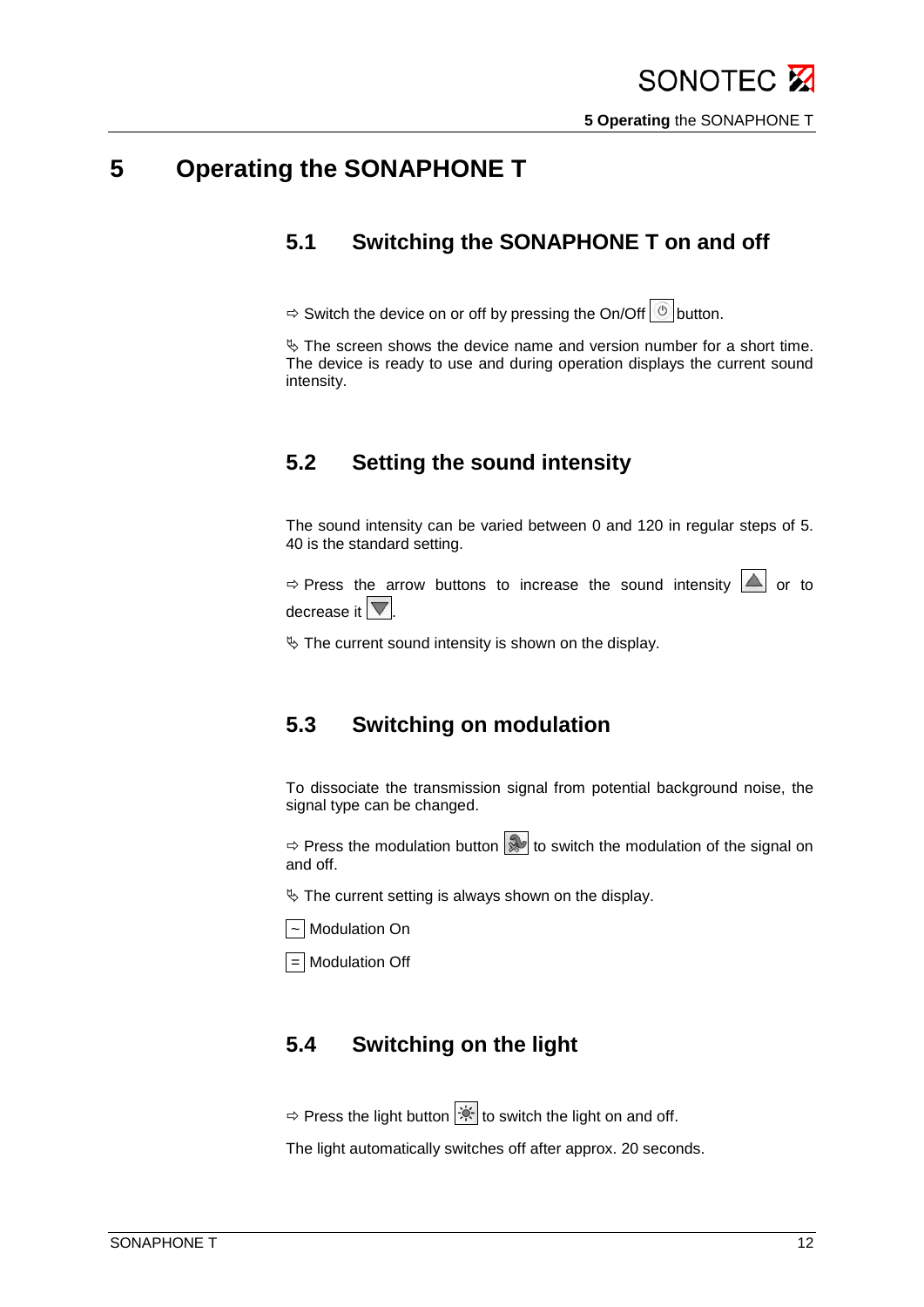#### <span id="page-12-0"></span>**5.5 Setting the display contrast and time**

#### **Note**

Contrast and time can be selected individually. The points are dealt with one after the other via the menu navigation.

To adapt the view to individual ambient conditions, the display contrast can be altered.

The preset value is 50 %.

 $\Rightarrow$  Press the enter key once to go to the "contrast" menu option.

 $\Rightarrow$  Press the arrow buttons  $\boxed{\triangle}$   $\boxed{\triangledown}$  to set the display contrast value between 0 and 100 %.

 $\&$  Confirm the value with the enter key  $\bigcirc$  to go to the "time" menu option.

To save energy, you can define the time period after which the device will switch itself off via the settings.

Via the arrow keys  $\Delta$   $\triangledown$  the following times can now be set:

| Minimum running time | $=$ 1 minute to        |
|----------------------|------------------------|
| Maximum running time | $= 10$ minutes         |
| $\infty$             | $=$ Continuous running |
|                      |                        |

Confirm the setting with the enter key  $\bigcup$  to quit the menu.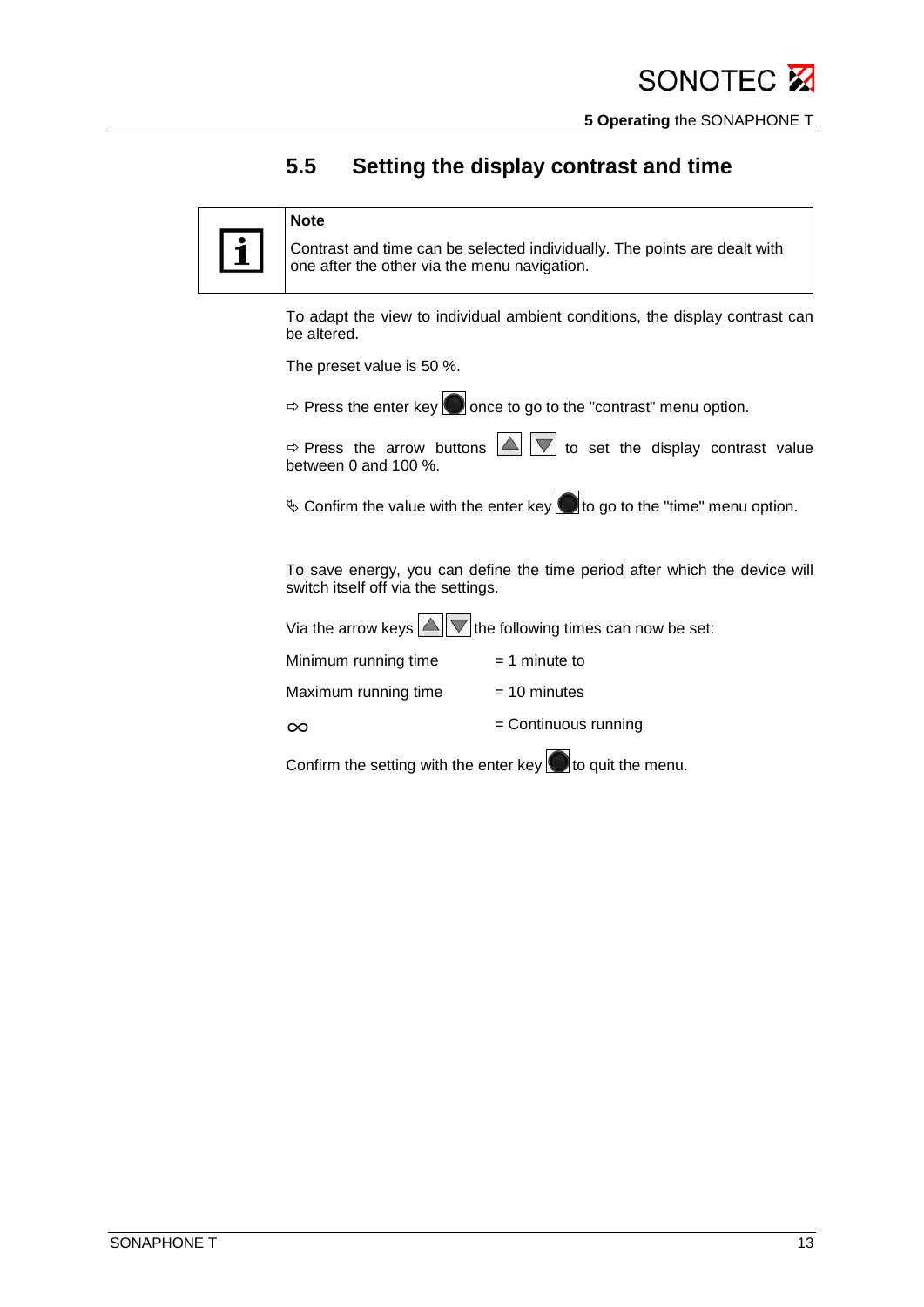## <span id="page-13-0"></span>**6 Cleaning and care**

#### **Caution!**

Incorrect cleaning of the SONAPHONE T and its parts may damage the device.

Cleaning is prohibited

- with abrasive and aggressive cleaning agents
- by immersion in liquids.

## <span id="page-13-1"></span>**7 Maintenance and troubleshooting**



**Caution!**

When there are errors or problems, it is not permitted to open the SONAPHONE T or accessories or to undertake repair work on them without authorisation. This may only be carried out by the manufacturer.

The SONAPHONE T is practically maintenance free.

If errors or problems do occur, please contact the manufacturer.